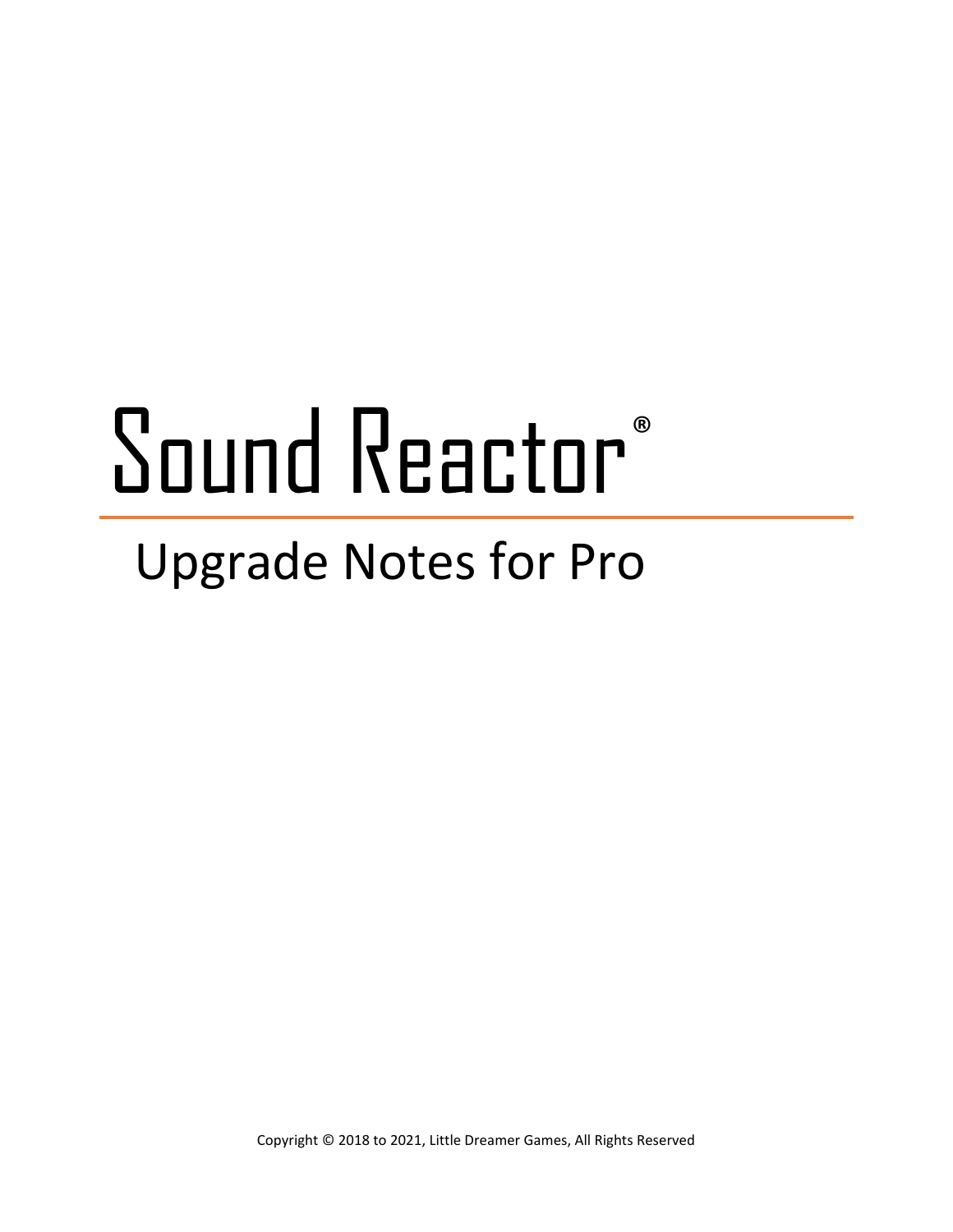### IMPORTANT

Always test updates on a *backup* of your project first before committing to your main project. Backwards compatibility is a priority, except when it is an update to fix a bug or add a feature that grows the tool, which could in turn break a project.

## Upgrade Instructions

#### Version 1.1.8

• Rebuild segmented levels

#### Version 1.1.7

- Delete TempoTimeMap.cs from the project before updating.
- AudioMidiSync public properties are now Pascal case (upper case first letter). Rename accordingly.

#### Version 1.1.6

• Rename MonoBehaviourParticle.Return to MonoBehaviourParticle.ReturnParticle

#### Version 1.1.5

- SpectrumFilter->Scale will have to be adjusted if the value was changed to anything other than 1.
- MidiNote->Velocity was renamed to MidiNote->NormalizedVelocity. Rename where necessary. MidiNote->Velocity is now the raw value straight from the MIDI file now.

#### Version 1.1.4

- The following only applies if your project uses the Demo scripts directly
	- o Before upgrading:
		- Delete EmitNoteObjectHandler.cs
		- Delete EmitNoteParticlesHandler.cs
	- o After upgrading:
		- EmitNoteObjectHandler.cs was renamed to NoteParticleEmitter.cs and was modified to utilize an object pool. See the MidiBasics scene for an example of its use and update your scenes accordingly.
		- Particle.StartTime was renamed to Particle.Emit; rename as necessary in your project. Also, Particle is now MonoBehaviourParticle (see below).
- Before Upgrading
	- o Delete: "LDG/Core"
		- Particle and ParticlePool have been renamed to MonoBehaviourParticle and MonoBehaviourParticlePool, respectively. They were also moved out of the Collection folder and live directly in the Core folder now.

#### Version 1.1.0

- After upgrading:
	- o Move the value stored under *Audio Latency* to *Audio Start Delay* for all AudioMidiSync scripts, then set Audio Latency to 0.2, or a value that works with your system.

#### Version 1.0.4

• MIDI files affected by bad time remapping will need to be rebuilt. You'll know if the audio doesn't play in time with the MIDI.

Version 1.0.2

- Before upgrading:
	- o Delete the Demos folder
- After upgrading:
	- o Swap *Spectrum Source->Normalize* from *Peak* to *Peak Band*, and *Peak Band* to *Peak*

Version 1.0.1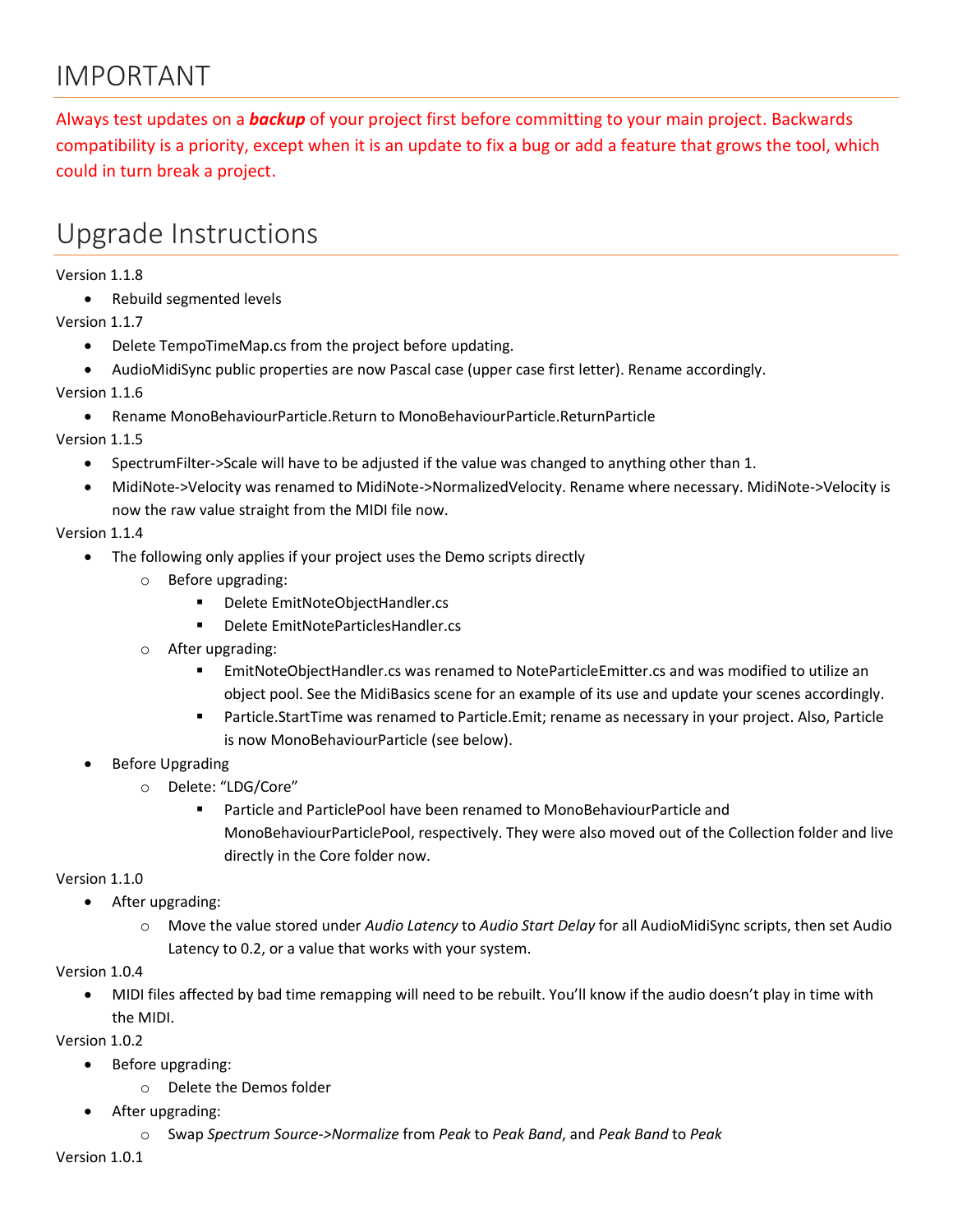- Before upgrading:
	- o Delete LDG\SoundReactor\Shaders

Upgrade from Sound Reactor Version 1.3.0

- Delete the following before upgrading to Pro
	- o LDG\SoundReactor\Demos\Common\Audio\SoundReactor
	- o LDG\SoundReactor\Scripts\Utils\DrawGL.cs
	- o LDG\SoundReactor\SoundReactorManual
	- o LDG\SoundReactor\UpgradeNotes

## Version History

#### Version 1.1.8

- Segmented levels scale up properly now.
- Fixed bug that would cause a burst of midi events to fire off when calling Play a second time without calling Pause or Stop first.
- Fixed bug in AudioMidiSync that would cause the AudioTime property to resume from the last stopped position instead of the specified StartTime when calling Play in succession.
- Fixed bug where MidiMessage was null for MidiEvents enumerated by EnumerateMetaMessages.
- Added TimeToTicks method to TempoRegion class.
- Added HoldTicksToSeconds and SecondsToTicks to TempoUtil.

#### Version 1.1.7

- Fixed a bug that wasn't loading all the midi tracks of a type 1 midi file.
- Upgraded shaders so they work with Quest using Oculus Link software running on the PC.
- Upgraded shaders so they handle fog.
- Added *TrackIndex* and *Tempo* to MidiEvent (they populate before sending up to the MidiSource midi event handler).
- Added *Ticks* and *Time* to Note struct.
- Separated Tempo Mapping from Track.
- Fixed bug that was introduced in the previous release to MonoBehaviourParticle that wouldn't return a particle back to the pool if the object was disabled when being returned.

#### Version 1.1.6

- Renamed "Return" in the class "MonoBehaviourParticle" to "ReturnParticle"
- Fixed bug in AudioMidiSync that would cause the midi to play before the audio when a start delay was used.
- You can now enumerate ChannelVoiceMessage, MetaMessage, MidiEvent, and TrackNames
- Added exception handling to SetExternalNotes.

#### Version 1.1.5

- Particles can now send themselves back to the pool they came from
- Fixed some "off by 1 issues" with Timer and made it more robust
- Fixed material leak caused by MonoBehaviourEx
- MonoBehaviourEx.GetMaterialColor gets Color now instead of Vector (for Unity 2017.3 and above)
- Added "Between Edges" option to SpectrumBuilder. This causes the space to be between the levels instead of their centers.
- SpectrumFilter only searches for an EQ once now.
- Level graph only cares about its own falling level now.
- Vectors no longer cause the SpectrumBuilder to throw an error when checking the camera type for Preview.
- Added methods to MetaMessage that sets strings, tempo, and end of track
- Added method to MetaMessage that saves the meta data
- Added method to MidiEvent that saves event data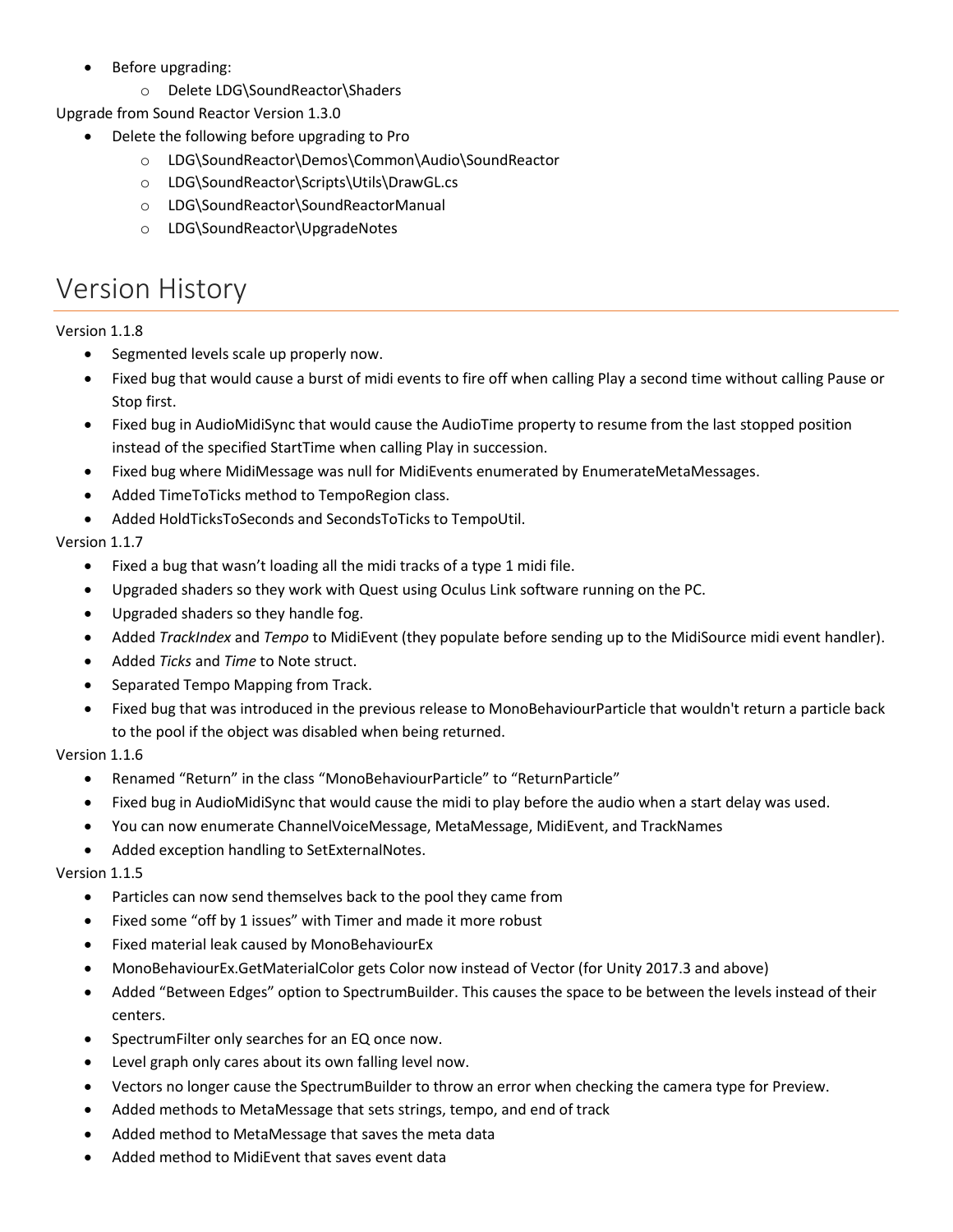- AudioMidiSync.Update returns properly now if sources not set
- Fixed bug where the midi time would jump to 0 and then to the specified Start Time
- Added Note.NormalizedVelocity. Note.Velocity is now the raw midi value that ranges from 0 to 127.
- Added better error handling to midi track reader
- Looking for EndOfTrack when reading a midi track now instead of relying on the chunk size.

#### Version 1.1.4

- All demo scripts live under the LDG.Demo namespace now
- Vector no longer draws in the preview window.
- Improved Note shader.
- Improved RhythmGame demo.
- Keyboard Keys can be assigned to RhythmNote (only works with legacy input system).
- All scenes that were instancing notes now utilize object pools.
- Deleted outdated and unused scripts
- Added OnEmit() and OnExpire() event handlers to MonoBehaviourParticle
- Optimized MonoBehaviourEx

#### Version 1.1.3

- Added PianoRoll script and it is demoed in the MidiEventEmitter2 and MidiEventEmitter3 demo scenes.
- NoteStrips are the same width as piano keys now.
- Start Note property removed from SpectrumBuilder. It is calculated internally now.
- Fixed some playback issues with AudioMidiSync.

#### Version 1.1.2

- When in MIDI mode, you can now enter MIDI note values instead of frequencies. No more conversions: commence happy dance!
- Added new shader that makes note strips have rounded corners. Featured in MidiEventEmitter2 and MidiEventEmitter3.

Version 1.1.1

- Fixed timing issue with the new delayed midi
- Fixed random error issue occurring with EmitNoteStrips happening in the demos: MidiEventEmitter2 and MidiEventEmitter3

#### Version 1.1.0

- Added new MidiSourceDelayed property to AudioMidiSync, which is demonstrated in the new MidiEventEmitter3 scene. This MidiSource plays in sync with the AudioSource regardless if the audio is delayed or not.
- The "Audio Delay" property in AudioMidiSync has been separated into "Audio Start Delay" and "Audio Latency". "Audio Start Delay" specifies how long to wait before playing, and "Audio Latency" is used to specify the natural latency that occurs with audio.
- Gave the AudioMidiSync interface a facelift
- AudioMidiSync and MidiSource scripts now have their own icons
- Line vectors can now be anchored just like circles can
- PeaksProfile assets now show a preview of the peaks curve in the inspector
- All audio files have a maximum integration and true peaks value of -14 LUFS and -1dB now
- Added 20 new pre-recorded peaks profiles

Version 1.0.8

- Added SpectrumLineRenderer that will draw a line vector that works with the SRP. It's been tested with URP and HDRP.
- Added Global Fallback option to SpectrumSource. This gives the user the option to disable automatic fallback to the AudioListener.
- Upgraded project to Unity 5.6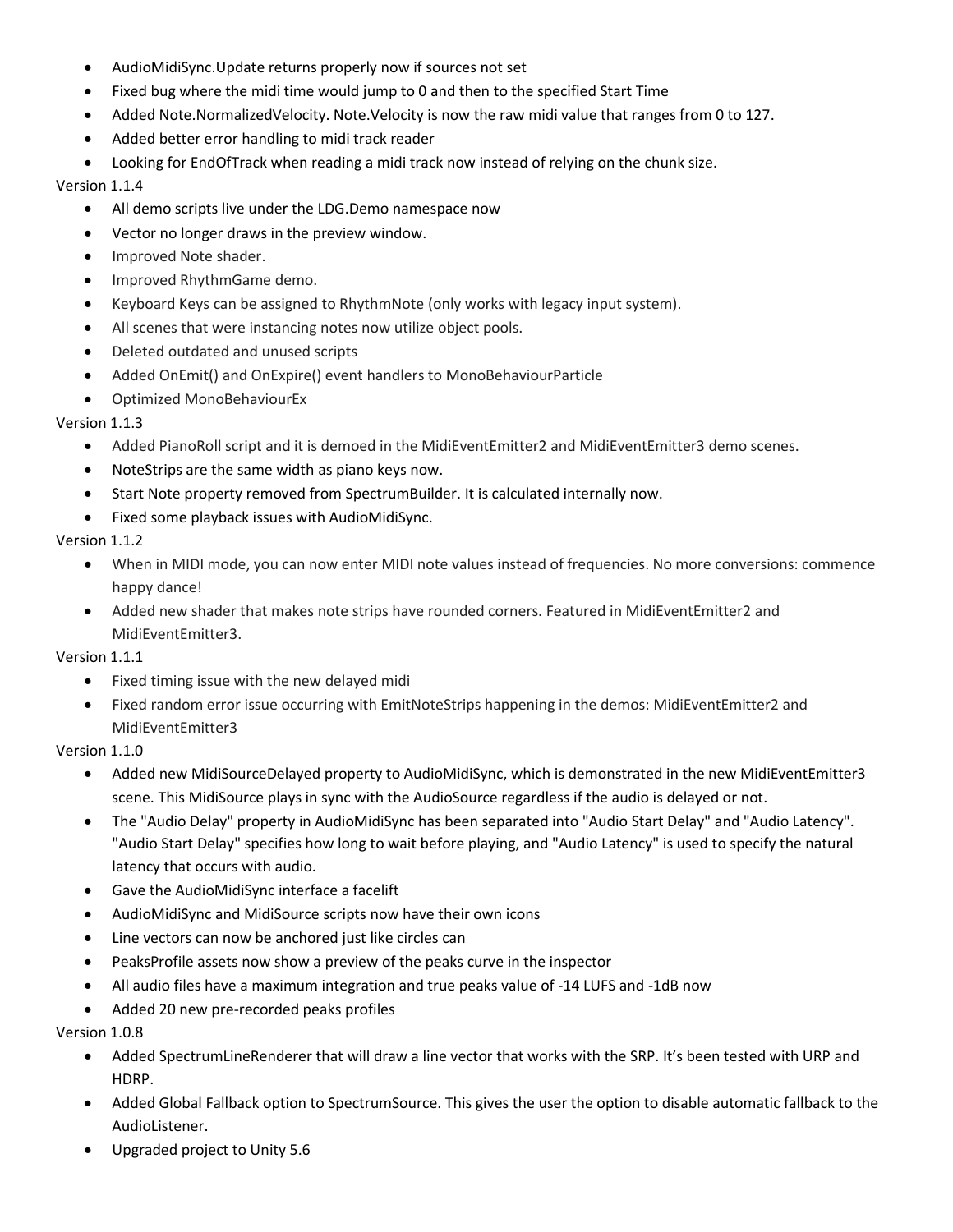• Added endReached property to AudioMidiSync.

Version 1.0.7

• Fixed prefab issues that occurred in Unity 2018.2 and up

Version 1.0.6

• Fixed prefab issues. Fix for pre-Unity 2018.2 works immediately. The fix for Unity 2018.2 and up will be pending on Unity fixing a bug on their end.

Version 1.0.5

- Added MidiBasics scene to go along with the Sound Reactor MIDI Basics video howto.
- Fixed latency issues with RhythmGame for Unity 2017+. The RhythmGame will be completely re-written at some point in time.
- Builder is disabled if it has been turned into a prefab
- Build button is disabled if essential properties are not set
- Remastered SoundReactorShort.mp3 so its volume is the same as the other samples
- Scenes updated to reflect the remastered SoundReactorShort.mp3 file.
- Removed lens flare from cameras to make the scenes more compatible with Unity 2019

Version 1.0.4

- Layer masks work with vector shapes now.
- Some MIDI files were using the default tempo instead of the one stored in the MIDI file.

#### Version 1.0.3

- PlayState.End will only be posted once when a MIDI file has played to the end now.
- MIDI time will no longer increment after it's done playing.
- When looping, AudioMidiSync will only call Play once per loop now.
- AudioMidiSync is guaranteed to loop now.
- Start Time for MIDI in AudioMidiSync no longer plays notes that were skipped.
- Stop is no longer called just before Play again when AudioMidiSync is set to loop.

#### Version 1.0.2

- Updated matcap materials for some of the visualizers.
- Fixed "Reverse" option in the SpectrumBuilder.
- Updated hint for SpectrumBuilder Mode.
- Copied ImageEffects over from Sound Reactor Standard
- Added \_DefaultMaps
- Added Rhythm Game sample scene
- Builder notifies you that it can't build if a Level hasn't been specified.
- Swapped Peak with Peak Band in Spectrum Source->Normalize
- Level.isBeat defaults to false now.
- MidiClip inspector shows input properly now.
- Optimized MIDI to asset importer

#### Version 1.0.1

- Replaced Standard and Refraction shader with MatCap shaders to increase compatibility with custom render pipelines.
- In the SpectrumBuilder: repeat is disabled when clamp is checked now.

Version 1.0.0

• Initial release